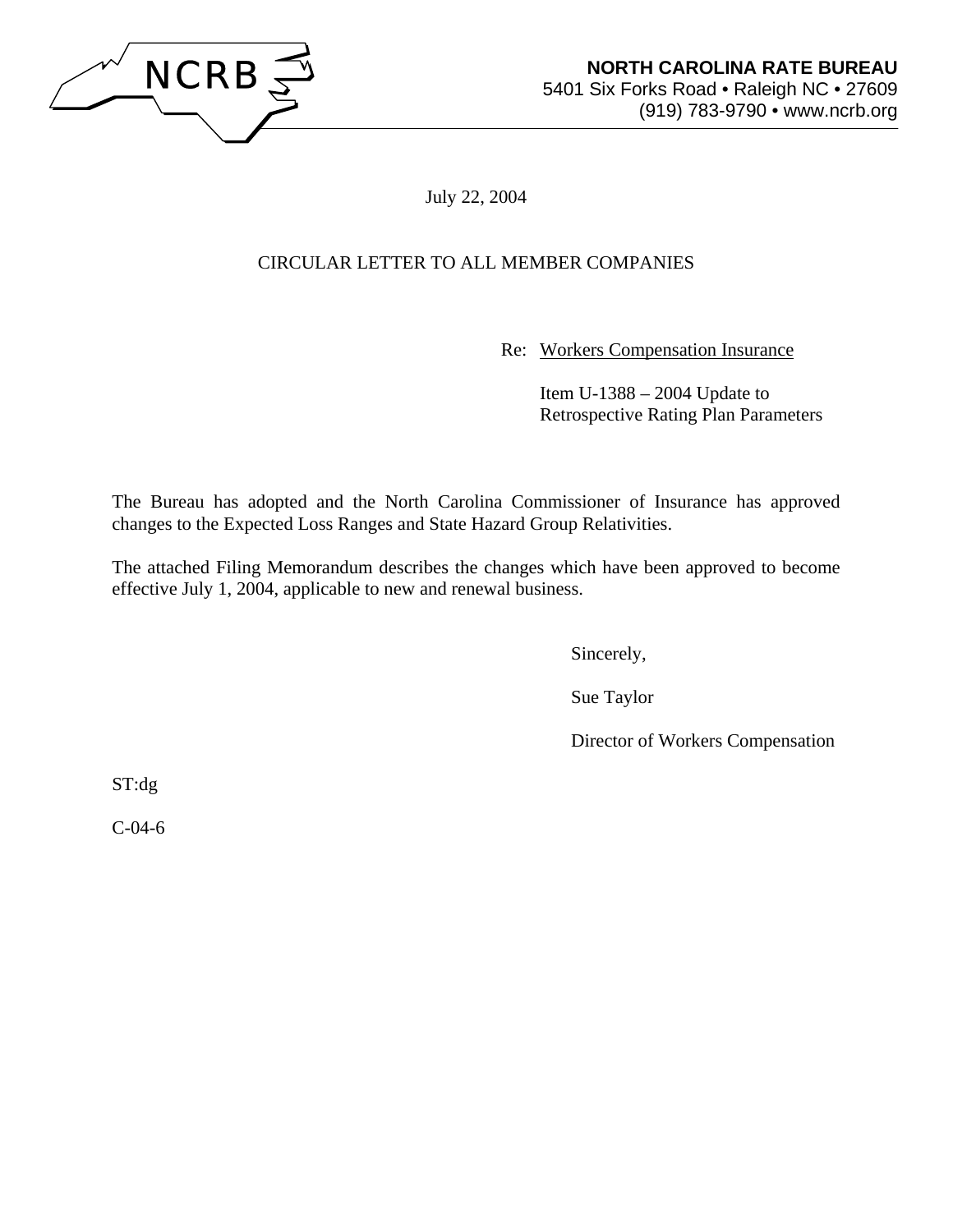## **FILING MEMORANDUM**

## **ITEM R-1388—2004 UPDATE TO RETROSPECTIVE RATING PLAN PARAMETERS (To be effective 12:01 a.m. on July 1, 2004, applicable to new and renewal business only.)**

## **PURPOSE**

The purpose of this item is to update the Expected Loss Ranges and State Hazard Group Relativities in the *Retrospective Rating Plan Manual for Workers Compensation and Employers Liability Insurance***.**

## **BACKGROUND**

Retrospective Rating is a plan for adjusting the risk premium of a policy according to the loss experience during the effective period of the policy. At the simplest level, an insured's retrospective premium is determined by the formula  $R = (B + cL)t$ , where

- $R =$  Retrospective Premium, subject to minimum and maximum amounts
- B = Basic Premium
- c = Loss Conversion Factor, generally reflecting loss adjustment expense
- $L =$  Actual Incurred Loss during the effective policy period
- $t =$  Tax Multiplier

The retrospective premium, R, is not known until after the policy has expired and the actual losses are fully developed.

The basic premium contains provisions for the expenses of the carriers. It also includes a net insurance charge, which contains a charge to compensate for the possibility that R will exceed the maximum premium amount. Similarly, there is a savings resulting from the possibility that R will be less than the minimum premium amount. The net insurance charge is the difference between the charge for the maximum and the savings from the minimum.

#### **Expected Loss Ranges**

The Table of Insurance Charges contains the excess ratios needed to quantify the insurance charge and savings described above. The ratio of actual losses to expected losses, the entry ratio, is used to look up the values in the Table. The charges depend not only on the maximum and minimum subject losses, but also on the size of the insured. The variation in the loss ratios, hence the charges, of the larger employers that expect many losses should be much lower than the variation for smaller employers.

As inflation increases claim size, there is an apparent growth in the size of the insured, measured in expected losses, but no *real* growth in the size of the insured, measured in the expected number of claims. To correct for the impact of loss size inflation, NCCI is proposing that the Table of Expected Loss Ranges be updated for the trend in average size of loss. The last time such an update was made was in 2003 (Item R-1385—2003 Update to Retrospective Rating Plan Parameters). The current Table of Expected Loss Ranges is based on a projected annual increase in severity of 5% from January 14, 2000 to December 1, 2004. We have since observed an actual annualized growth in severity of 10.9% from January 14, 2000 to June 22, 2000, and we project an annual growth in severity of 6% from June 22, 2000 to July 1, 2005. The new table incorporates both these observed and projected changes in severity.

**The enclosed materials are copyrighted materials of the National Council on Compensation Insurance, Inc. ("NCCI"). The use of these materials may be governed by a separate contractual agreement between NCCI and its licensees such as an affiliation agreement between you and NCCI. Unless permitted by NCCI, you may not copy, create derivative works (by way of example, create or supplement your own works, databases, software, publications, manuals, or other materials), display, perform, or use the materials, in whole or in part, in any media. Such actions taken by you, or by your direction, may be in violation of federal copyright and other commercial laws. NCCI does not permit or acquiesce such use of its materials. In the event such use is contemplated or desired, please contact NCCI's Legal Department for permission.**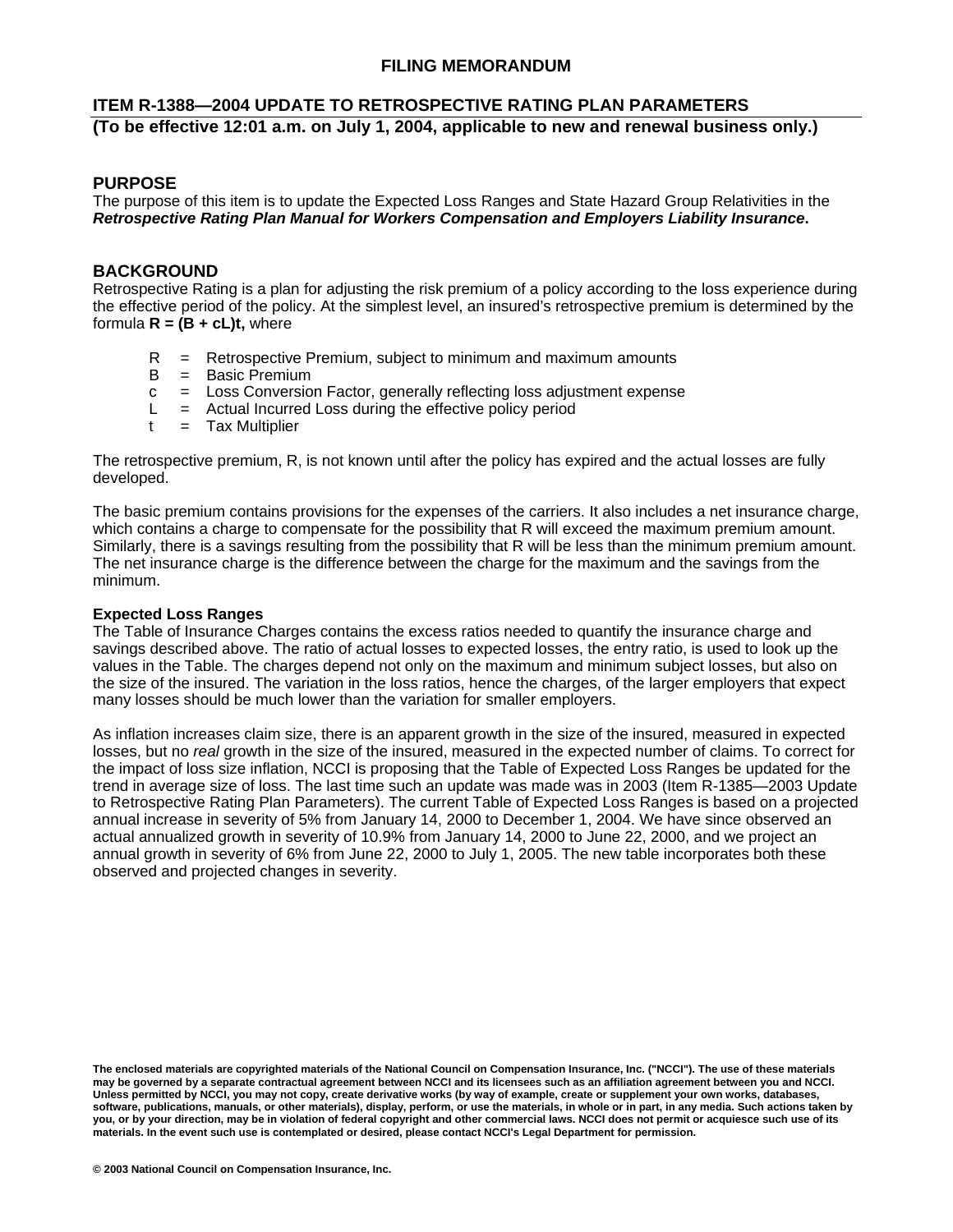#### **State Hazard Group Relativities**

The variation in the loss ratios of employers in the lower hazard groups should be smaller than the variation for employers in the higher hazard groups. The State Hazard Group Relativity Factors adjust for this difference by placing lower hazard group employers in a higher Expected Loss Size Range and higher hazard group employers in a lower Expected Loss Size Range than would otherwise be the case. This adjustment affects the column selection in the Table of Insurance Charges, which then impacts the basic premium portion of the retrospective policy premium.

The State Hazard Group Relativities should be updated regularly due to changes in the circumstances (changes in state statutory benefit levels, inflation, etc.) underlying each state's severity.

### **PROPOSAL**

It is proposed that the *Retrospective Rating Plan* be amended as contained in the attached exhibits.

#### **Expected Loss Ranges**

This filing updates the Table of Expected Loss Ranges for entry into the Table of Insurance Charges. The proposed ranges are found in Exhibit 2.

#### **State Hazard Group Relativities**

This filing also updates the State Hazard Group Relativities of the *Retrospective Rating Plan* for each state. Exhibit 1 provides a description of the development of the relativities. As explained in the exhibit, individual state severities, as well as countrywide severities, are used in the calculation of the relativities.

The proposed relativities are found in Exhibit 3.

## **IMPACT**

#### **Expected Loss Ranges**

The proposed Expected Loss Ranges are necessary to maintain the aggregate expected balance between the retrospectively rated premium and the guaranteed cost premium. If these ranges were not updated, there would be a natural slippage caused by inflation over time because risks would have an apparent growth in size as seen by increasing expected losses, but no real growth in size as seen by their expected number of claims.

#### **State Hazard Group Relativities**

Retrospective rating should produce premium that is equitably distributed to all insured employers, but on average close to the guaranteed cost in the approved rate. The object of this change is to maintain the aggregate expected balance, but the impact will vary slightly for individual insured employers. Thus, insurance charges and premiums will be higher for some insureds and lower for others. For most of the insured employers electing retrospective rating, the impact on final premium from these changes will be quite small.

The improved equitability from this change will result in slightly lower average insurance charges for some states, and slightly higher for others. However, the statewide impact will be negligible. The program is designed to be revenue-neutral countrywide.

### **IMPLEMENTATION**

Exhibit 1 displays the development of State Hazard Group Relativities. Exhibits 2 and 3 detail the changes made to the *Retrospective Rating Plan Manual for Workers Compensation and Employers Liability Insurance.*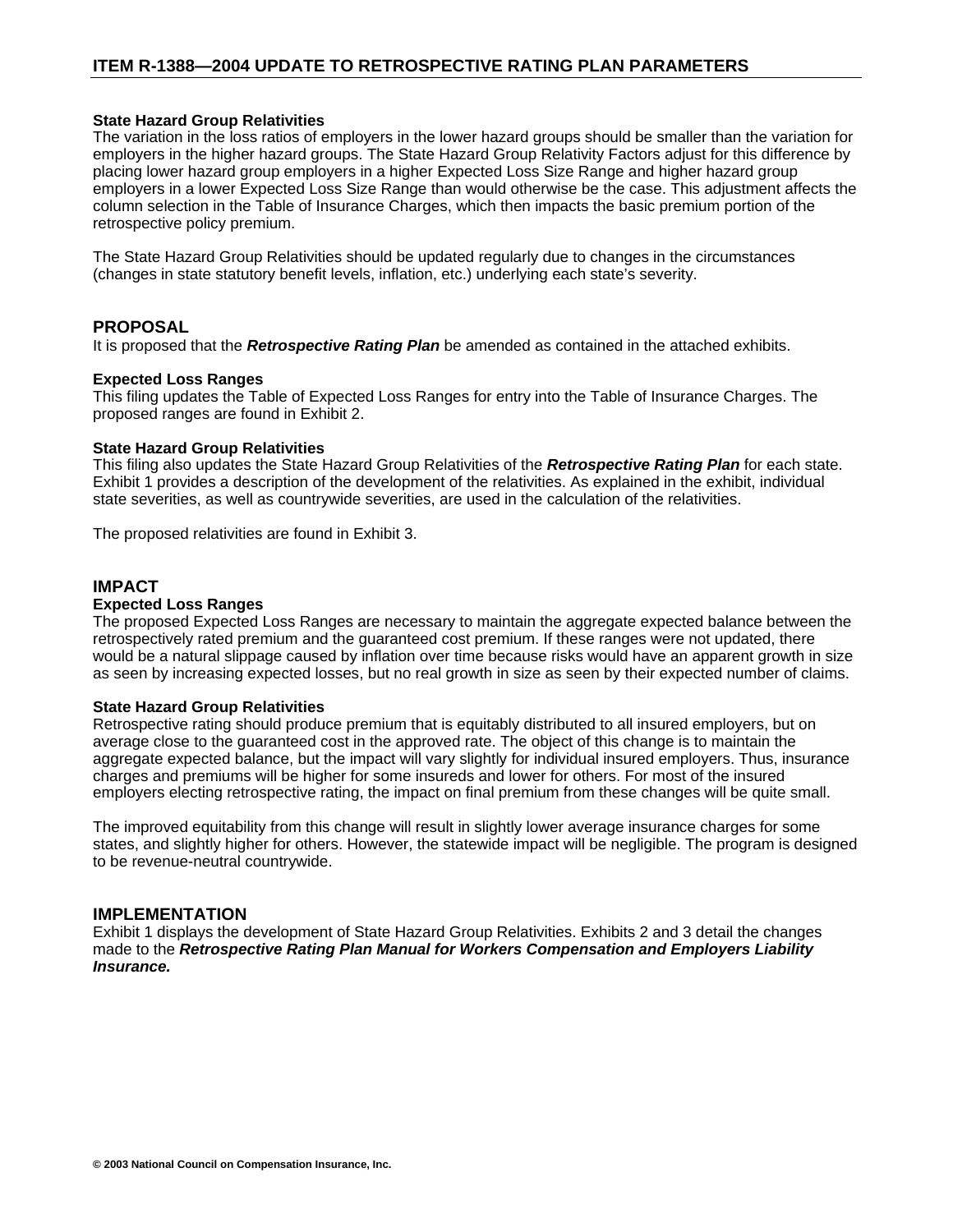## **EXHIBIT 1**

## **DEVELOPMENT OF STATE HAZARD GROUP RELATIVITIES**

**Step 1.** Individual state severities are calculated for each hazard group.

**Step 2.** The severities are weighted with the countrywide severities by hazard group using a credibility that varies by state. For this purpose, we regard 155,000 claims as fully credible, and use the square root rule to compute partial credibilities.

**Step 3.** Credibility weighted severities for each state hazard group are produced. A new countrywide average severity is calculated by taking the weighted average of the formula for state severities using claim counts as weights.

**Step 4.** The relativities are calculated by dividing the countrywide severity by the individual state hazard group severities.

| <b>Example: State X</b>  |                                               |                                      |                                      |
|--------------------------|-----------------------------------------------|--------------------------------------|--------------------------------------|
| Step 1                   | <b>Hazard Group</b>                           | <b>State X</b>                       | Countrywide                          |
| <b>Severities</b>        | 1<br>$\frac{2}{3}$<br>$\overline{\mathbf{4}}$ | 21,361<br>23,085<br>33,771<br>45,265 | 25,738<br>28,311<br>45,018<br>65,042 |
| Step 2                   | <b>Claim Count</b>                            | 59,672                               |                                      |
|                          | <b>Credibility</b><br>$=$                     | $(59,672 / 155,000)^{0.5} = 0.62$    |                                      |
| Step 3                   | <b>Hazard Group</b>                           | <b>State X</b>                       |                                      |
| Cred. Wtd.<br>Severities | 1<br>$\frac{2}{3}$<br>$\overline{4}$          | 23,024<br>25,071<br>38,045<br>52,780 | $=$ 0.62 x 21,361 + 0.38 x 25,738    |
|                          | <b>Countrywide Overall</b>                    | 35,289                               |                                      |
| Step 4                   | <b>Hazard Group</b>                           | <b>State X</b>                       |                                      |
| Relativities             | 1<br>$\frac{2}{3}$<br>$\overline{4}$          | 1.53<br>1.41<br>0.93<br>0.67         | 35,289 / 23,024<br>$=$               |

**Note:** The underlying data source for the above calculations is the *Workers Compensation Statistical Plan (WCSP),* excluding medical-only claims. The *WCSP* data for each state is adjusted accordingly, as reflected in the data underlying the Excess Loss Factor (ELF) calculation.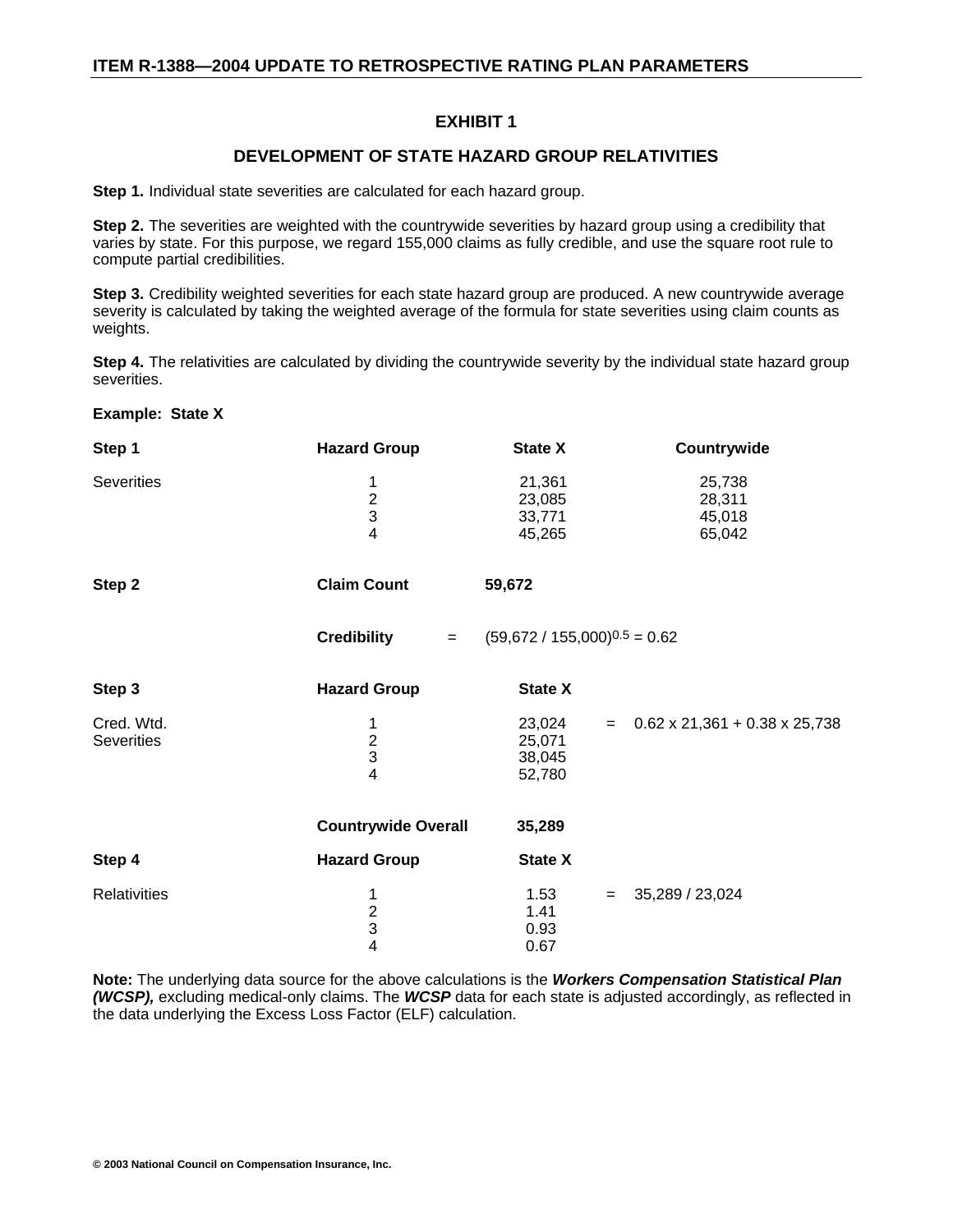## **EXHIBIT 2**

## **RETROSPECTIVE RATING PLAN MANUAL 2004 EXPECTED LOSS RANGES EFFECTIVE 7/1/04**

| <b>Expected</b> |                       | <b>Expected</b> |                       | <b>Expected</b> |                            |
|-----------------|-----------------------|-----------------|-----------------------|-----------------|----------------------------|
| Loss            | Range                 | Loss            | Range                 | Loss            | Range                      |
| Group           | <b>Rounded Values</b> | Group           | <b>Rounded Values</b> | Group           | <b>Rounded Values</b>      |
|                 |                       |                 |                       |                 |                            |
| 95              | $643 -$<br>1,003      | 65              | 53,905<br>58,219      | 35              | 672,306-<br>754,844        |
| 94              | $1,004-$<br>1,486     | 64              | $58,220-$<br>62,880   | 34              | 754,845<br>847,519         |
| 93              | $1,487-$<br>1,962     | 63              | $62,881$ —<br>67,914  | 33              | 847,520-<br>966,428        |
| 92              | 1,963 - 2,594         | 62              | 67,915<br>73,350      | 32              | 966,429-<br>1,110,847      |
| 91              | 2,595 - 3,375         | 61              | $73,351$ —<br>79,222  | 31              | 1,110,848-<br>1,276,849    |
|                 |                       |                 |                       |                 |                            |
| 90              | 3,376 - 4,075         | 60              | 79,223<br>85,580      | 30              | 1,276,850-<br>1,467,659    |
| 89              | 4,076 - 4,919         | 59              | 85,581-<br>92,534     | 29              | 1,467,660-<br>1,744,627    |
| 88              | 4,920 - 5,710         | 58              | $92,535-$<br>99,909   | 28              | 1,744,628-<br>2,086,194    |
| 87              | $5,711 - 6,628$       | 57              | 99,910 - 107,646      | 27              | 2,086,195-<br>2,494,638    |
| 86              | 6,629 - 7,688         | 56              | 107,647-115,984       | 26              | 2,494,639-<br>3,075,371    |
|                 |                       |                 |                       |                 |                            |
| 85              | 7,689 - 8,695         | 55              | 115,985 - 124,969     | 25              | $3,075,372$ -<br>3,913,499 |
| 84              | 8,696 - 9,829         | 54              | 124,970 - 135,124     | 24              | 3,913,500-<br>4,980,041    |
| 83              | $9,830 - 11,100$      | 53              | 135,125 - 146,146     | 23              | 4,980,042-<br>6,363,618    |
| 82              | $11,101 - 12,351$     | 52              | 146,147-158,070       | 22              | $6,363,619-$<br>8,142,851  |
| 81              | 12,352-13,742         | 51              | 158,071-170,961       | 21              | 8,142,852-<br>10,419,549   |
|                 |                       |                 |                       |                 |                            |
| 80              | 13,743 - 15,287       | 50              | 170,962-184,485       | 20              | 10,419,550-<br>13,332,799  |
| 79              | 15,288-17,008         | 49              | 184,486 - 199,046     | 19              | 13,332,800-<br>17,060,577  |
| 78              | 17,009 - 18,769       | 48              | 199,047-214,861       | 18              | 17,060,578-<br>23,402,105  |
| 77              | 18,770 - 20,663       | 47              | 214,862-233,758       | 17              | 23,402,106-<br>34,611,525  |
| 76              | 20,664 - 22,751       | 46              | 233,759 - 254,315     | 16              | 34,611,526-<br>51,190,173  |
|                 |                       |                 |                       |                 |                            |
| 75              | 22,752-25,001         | 45              | 254,316 - 276,681     | 15              | 75,709,857<br>51,190,174   |
| 74              | 25,002-27,372         | 44              | 276,682-302,352       | 14              | 75,709,858 - 111,974,276   |
| 73              | 27,373 - 29,966       | 43              | 302,353 - 330,838     | 13              | 111,974,277-465,609,059    |
| 72              | 29,967-32,811         | 42              | 330,839 - 362,010     | 12              | 165,609,060 - 259,241,432  |
| 71              | 32,812-35,815         | 41              | 362,011- 399,071      | 11              | 259,241,433 410,223,772    |
|                 |                       |                 |                       |                 |                            |
| 70              | 35,816 - 39,068       | 40              | 399,072-441,013       | 10              | 410,223,773 649,138,303    |
| 69              | 39,069 - 42,611       | 39              | 441,014 487,363       | 9               | 649,138,304 - & over       |
| 68              | 42,612-46,201         | 38              | 487,364 - 538,584     |                 |                            |
| 67              | 46,202-49,903         | 37              | 538,585 - 598,787     |                 |                            |
| 66              | 49,904 - 53,904       | 36              | 598,788-672,305       |                 |                            |